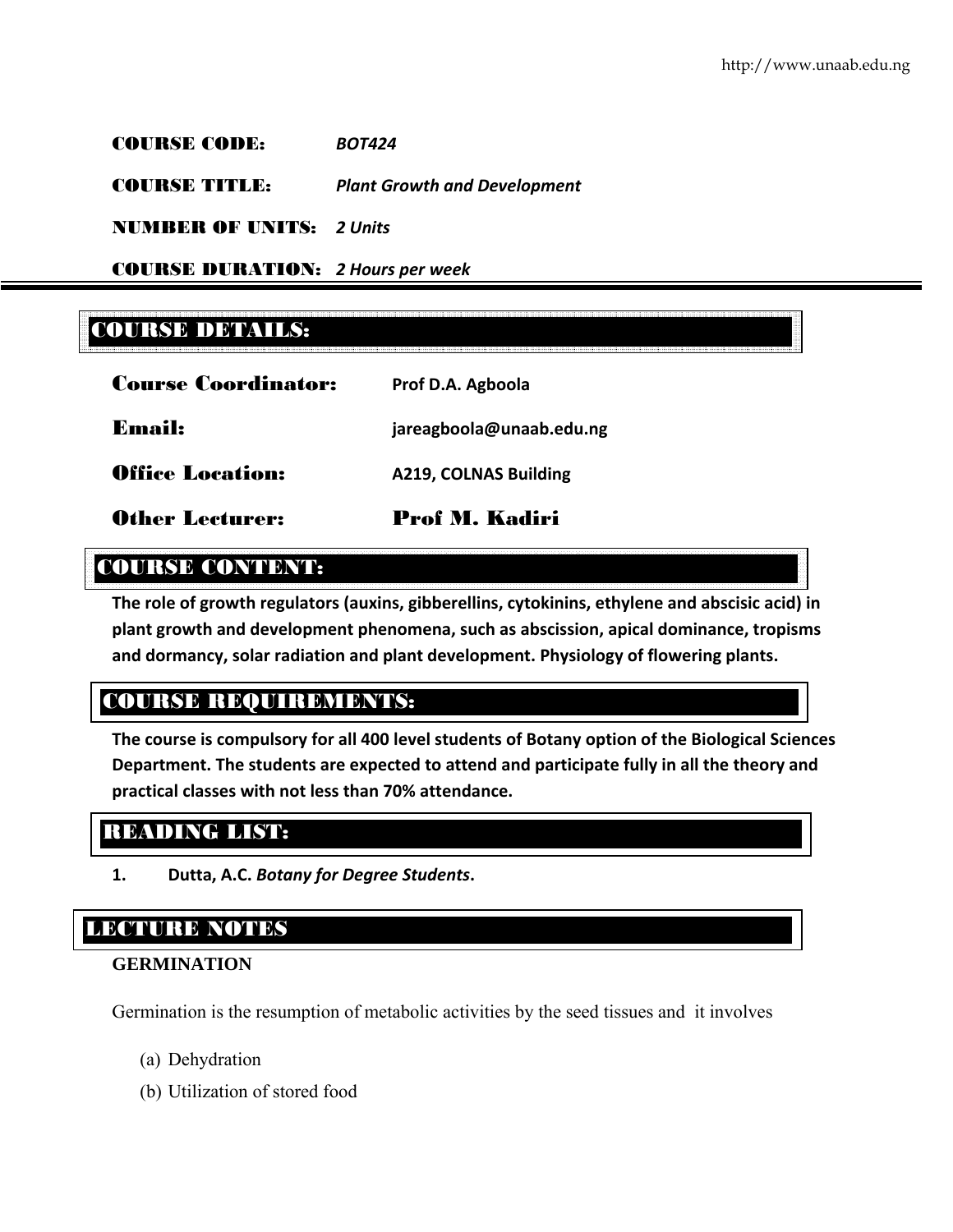(c) Gradual development of synthetic systems which enable the young plant to be autotrophic ,

Life of a flowering plant starts after fertilization which is double in the embryonic sac . The egg nucleus fuses with one male nucleus

 $\longrightarrow$  (2n)  $\longrightarrow$  embryo

Two plants nuclei fuse with second male Nucleus  $\longrightarrow$  endosperm  $(3n)$ 

After this fertilization embryo undergoes some growth

Growth stops  $\longrightarrow$  water content of seed falls  $\longrightarrow$  metabolism slows down

Plant may die if herbaceous or annual but do not if shrubs or perennial seeds are dispersed

When seed are shed the degree of development of embryo varies in different plant s.

In orchids (orhidaceae) embryo consist of undifferentiated cells.

In grasses (Graminneae) embryo well developed and already differentiated into leaves, nodes and roots.

In dicotyledons **partial development of embryo with plumule developing to** shoot and radicle to roots .

The mature seed when released from the parent plants contains the embryo in a metabolically inactive dormant state.

#### **Stored food of seeds**

Seeds contains stored (reserved) food and this makes up to 85-90% dry weight of seed . In dicots the food is stored in rhe cotyledons while in monocots it is stored in endosperm s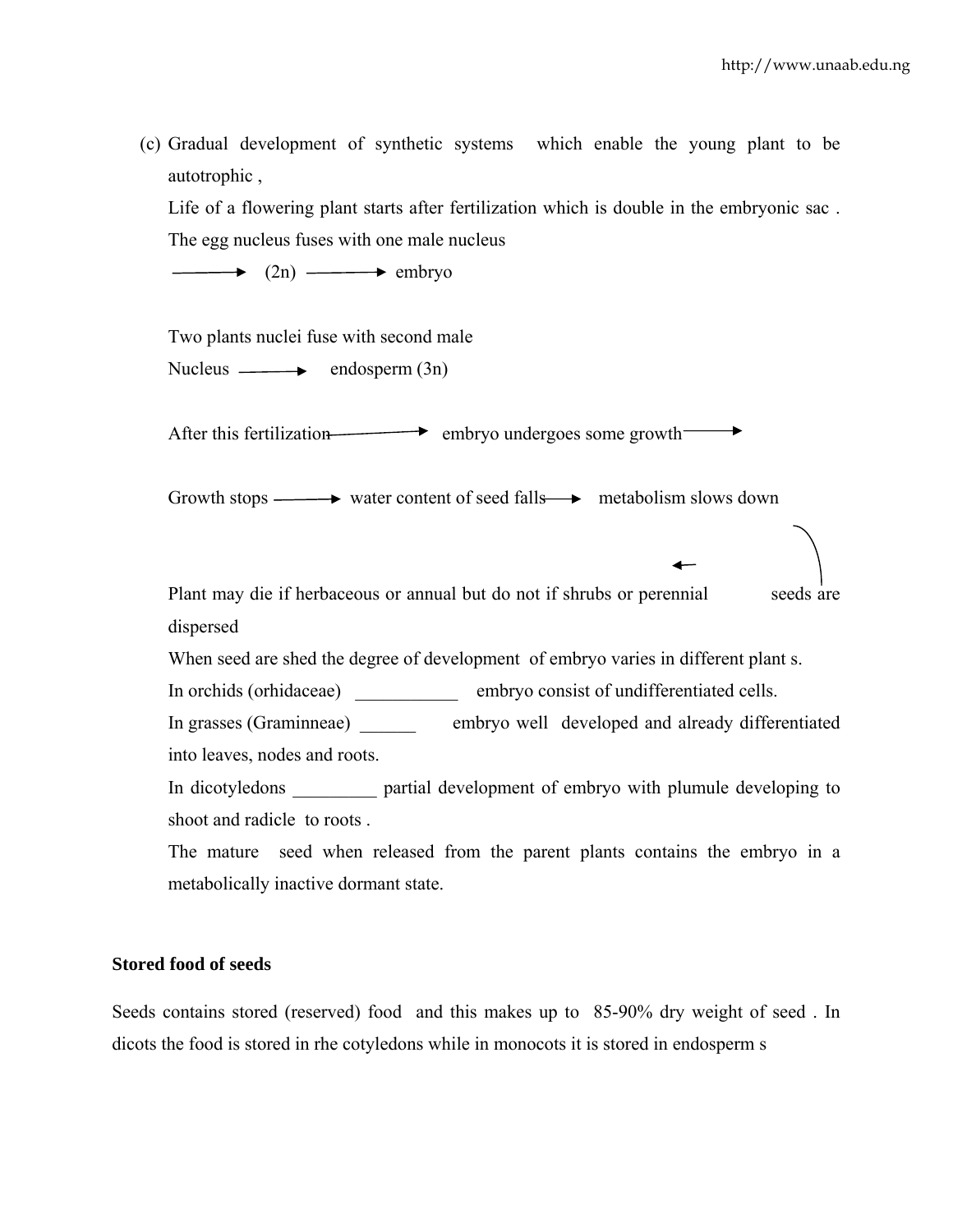In small lettuice seeds ( Lactuca sativa ), stored food support s the growth for several days when seed is grown in dark .

In fairly big peas and beans, stored food lasts for several (2) weeks. In coconut, (cocus nucifera) , halve of the stored food is utilized in 15 months of the dark growth. Stored food of seed contains lipids. Proteins, carbohydrate s, nucleic acids, amino acids, vitamins, coenzymes and minerals

Chlorophyll is absent in seeds. The stored food is present as insoluble compounds. Like starch stored as starch grains ( Amyloplasts ) ,Hemicelluloses present in all cell wall (date nut) lipids deposited as droplets of various sizes . Protein s deposited as protein bodies ( aleurone grains ).

Some seeds do contain unusual amino acids which are not constituent of proteins . eg pyrazol-1 yl-alanine – found in seed of some members of the cucurbitaceae and give s 26% protein content eg canavanine found in the legume seed of canavalia ensiformis .

These amino acid s are called non- protein amino acids or free amino acid are toxic to animal and seeds containing them are avoided by insects and other seed – eating animals .

#### **Metabolic rate**

Extremely low metabolic rate found in un geminated seeds and this is due to low water content of 5-10% fresh water basis while plant tissue having high metabolic rate have 70-90% water content.

Moreover, the water in seed is bound water firmly bounded to colloids , inaccessible to hydrolytic reaction , unfreezable and under high vacuum.Because of this cells in dry seed are not round but shrunken and angular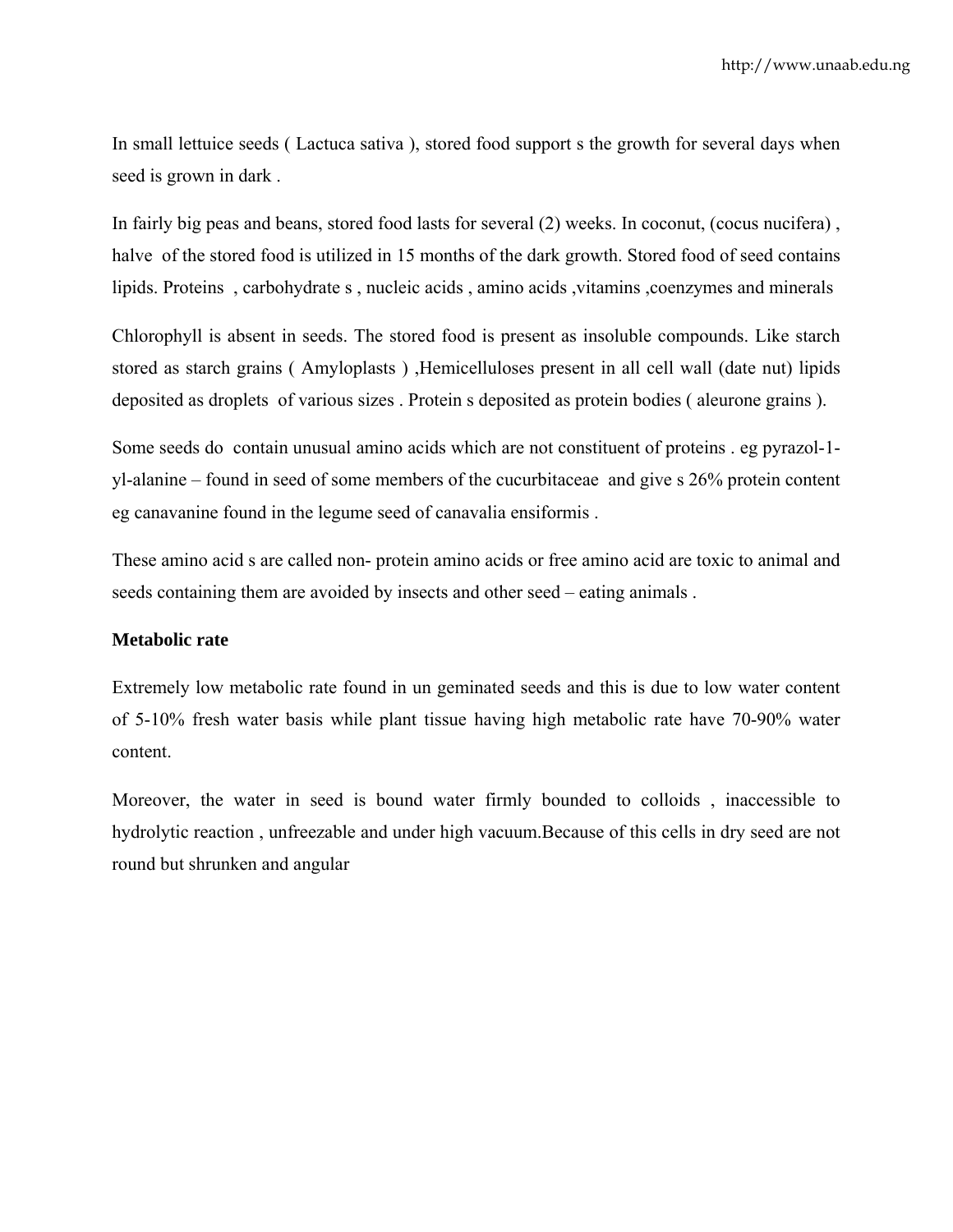

Round Angular

## **PHASES OF GERMINATION**

- (a) Hydration phase.
- (b) Active phase of metabolism

## **Hydration of germination**

The first process that occurs in germination is water uptake by imbibition and osmosis imbibition is dominant in the initial phase of water uptake. As the water content rises , imbibition force decreases and osmotic forces become more important and determine the final water content through the micropylar pore (Hilium) and the testa .

With the entrance of water, seed increases in size and testa gets ruptured.

Water intake is faster in the embryo tissue than in the storage tissue .

The dehydration continues until 50-60% water content (fresh water basis ) is achieved by the size and shape they had before the drying out which occurred during ripening of the seed.

As the seed becomes hydrated , metabolic activities are started with the help of enzymes , coenzymes and substrate present in the seed .For example in wheat (Triticunvulgare ) proteinases ,transaminases and glutamic decarboxylase are activated at 15% water content while respiratory dehydrogenases start functioning at 25% water content

## **Active phase of metabolism**

It occurs when water content is above 25%

Development follows a differentiation course in two functional region of the seed.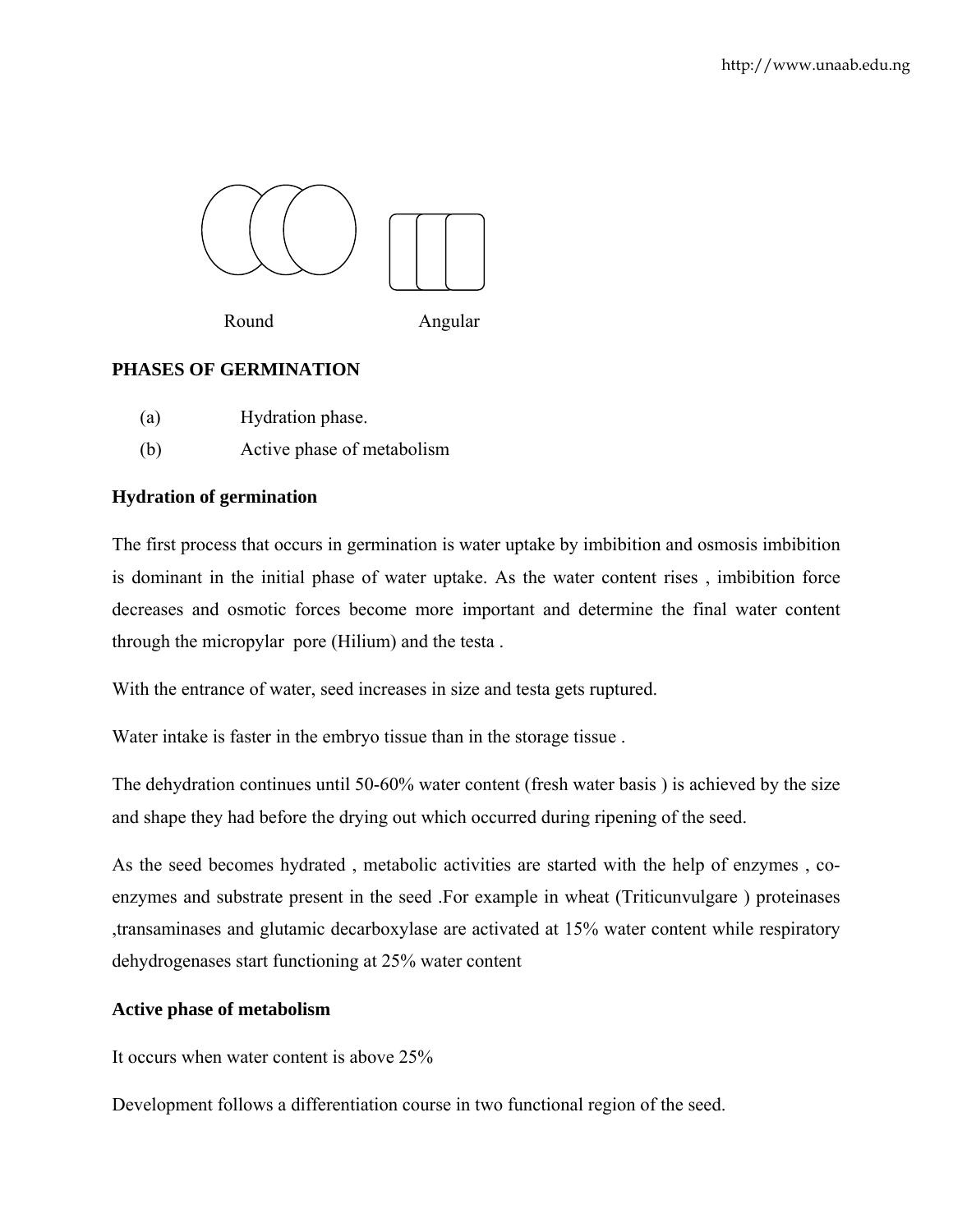(a) In the embryo – cells begin to elongate and divide growth is visible in the radicle before the plumule (emergence of radicle is normally taken as sign for germination.

Germination could be

Epigeal- if cotyledons are taken above the ground.

Hypogeal – if cotyledon are left below the ground

(b) In the storage tissue, there is hydrolysis of the stored food and the resulting soluble products are translocated to the growing embryo. Thus no cell division in the storage tissue.

#### Mobilization of food reserves

Hydrolysis of stored food is carried out by hydrolytic enzymes (Table below)

| Stored food      | Enzymes                  | Product of hydrolysis                |
|------------------|--------------------------|--------------------------------------|
| <b>Starch</b>    | $\alpha$ and B           | maltose, glucose                     |
|                  | Amylase                  | glucose                              |
|                  | Maltose                  |                                      |
|                  | Phosphorylase            | glucose-i-phosphate                  |
| Hemicellulose    | cytases                  | hexoses, pentoses                    |
| Lipid            | lipases                  | fatty acids $\alpha$ glycerol        |
| Protein          | proteinases<br>proteases | amino acids, peptides<br>amino acids |
|                  | Peptidases               |                                      |
| Ribonucleic acid | Ribonucleases            | Ribonucleotides                      |
| Cellulose        | cellulase                | cellobiose                           |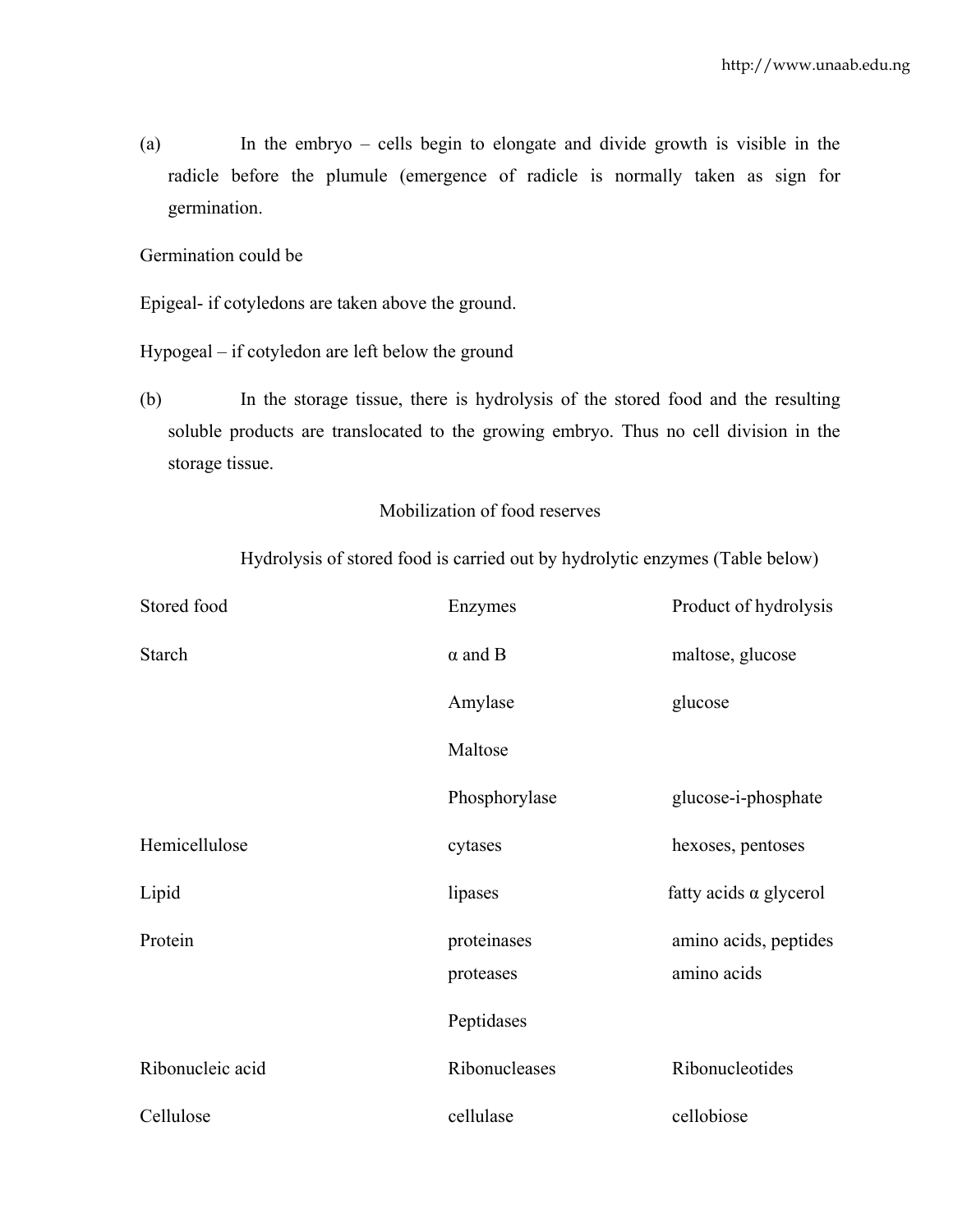## Cellobiase glucose

All the enzymes are non – specific except proteinases eg. Proteinase preparation from cabbage (Brassia) seed is in active towards the ptoeins from the seed of beans.

Enzymes activity in a seed come about either by release of an enzymes present in an in active form or by enzymes synthesis

Insoluble food reserves hydrolytic soluble substances

Enzymes

In maize soluble substances rise from 2% to 25% of dry weight, after five days of germination. As their reserves are exhausted, storage cells collapse.

Utilization of food reserves for seedling growth

Soluble products from hydrolysis are utilized by the growing plant. Most of the lipids are converted to glucose (the useful form for the developed plant), by glyoxylate cycle. Eg

| Days germinated  | Lipid | Weight per 100 | seedlings(g)     |
|------------------|-------|----------------|------------------|
|                  |       | Carbohydrate   | total dry weight |
| $\boldsymbol{0}$ | 26.2  | 1.51           | 37.64            |
| $\overline{4}$   | 25.0  | 5.10           | 45.1             |
| 6                | 10.8  | 18.2           | 45.1             |
| 8                | 5.4   | 23.3           | 43.9             |
| 11               | 1.78  | 17.7           | 38.4             |

There is also interconversion of amino acid e.g in barley, glutamic acid and proline are converted into aspartic acid, alanine and glycocine (by transaminations).

As endosperm proteins fall, embryo proteins rise. As soon as growth begins in the embryonic regions, synthesis of RNA and DNA commences there from non – nucleic material.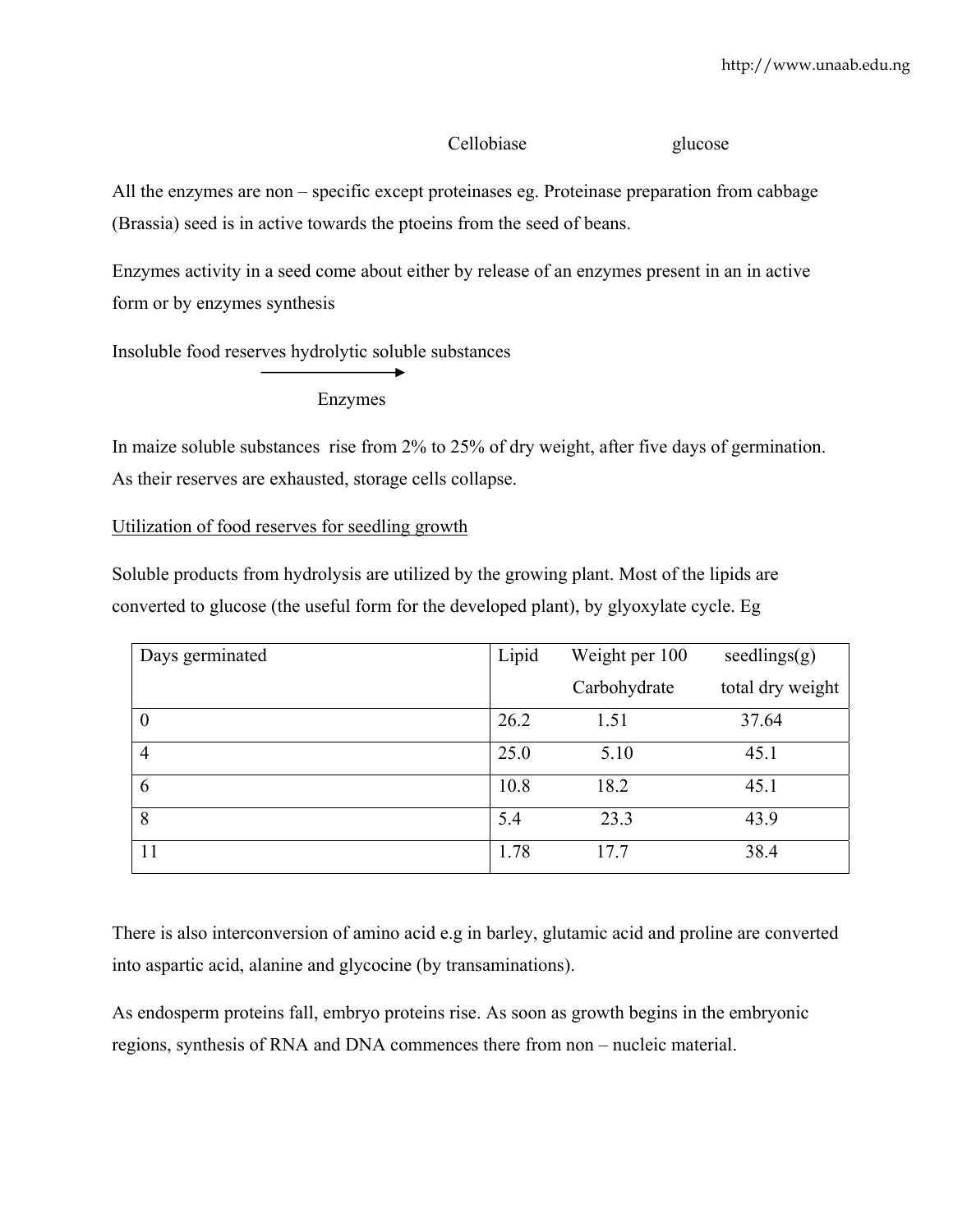The growing regions of the seedling exert a control over the activity of the storage tissues. Using pea seedlings, increases in enzymes activity in the cotyledons fails to take place if the embryo is excised.

Growing plumule contains a regulator gibberillin which promotes synthesis if enzymes in the cotyledons.

In the cotyledon of cucuirta maxima, synthesis of proteolytics enzymes is promoted by cytokinous.

## Respiration during germination

They intense metabolism of the germinating seed is accompanied by high rates of respiration in both the embryonic and storage tissues in active respiratory enzymes are activated once a critical water content is passed (15%). After the initial hydration is completed (Ca 50%  $H_2$ 0 content), the respiration rate remains fairly constant.

Physiology of dormancy

Defined as a state in which viable seeds, or buds fail to germinate under optimum conditions of moisture, temperature and oxygen. Dormancy is accompanied by low metabolism, low water content and zero growth during which the seed is very hardy and can withstand cold and drought. Ceasation if growth that occurs in response to unfavourable external conditions such as low temp lack of water is called quiescence or enforced dormancy.

## Advantages of Dormancy

- (a) Enables some seeds and buds to remain viable for some time under harsh environmental conditions like some seeds being able to withstand the dry and cold seasons.
- (b) Prevents wastage of seeds as in the cereals by preventing germination immediately after the harvest of the seeds. The seeds can germinate after been stored in a dry place for months.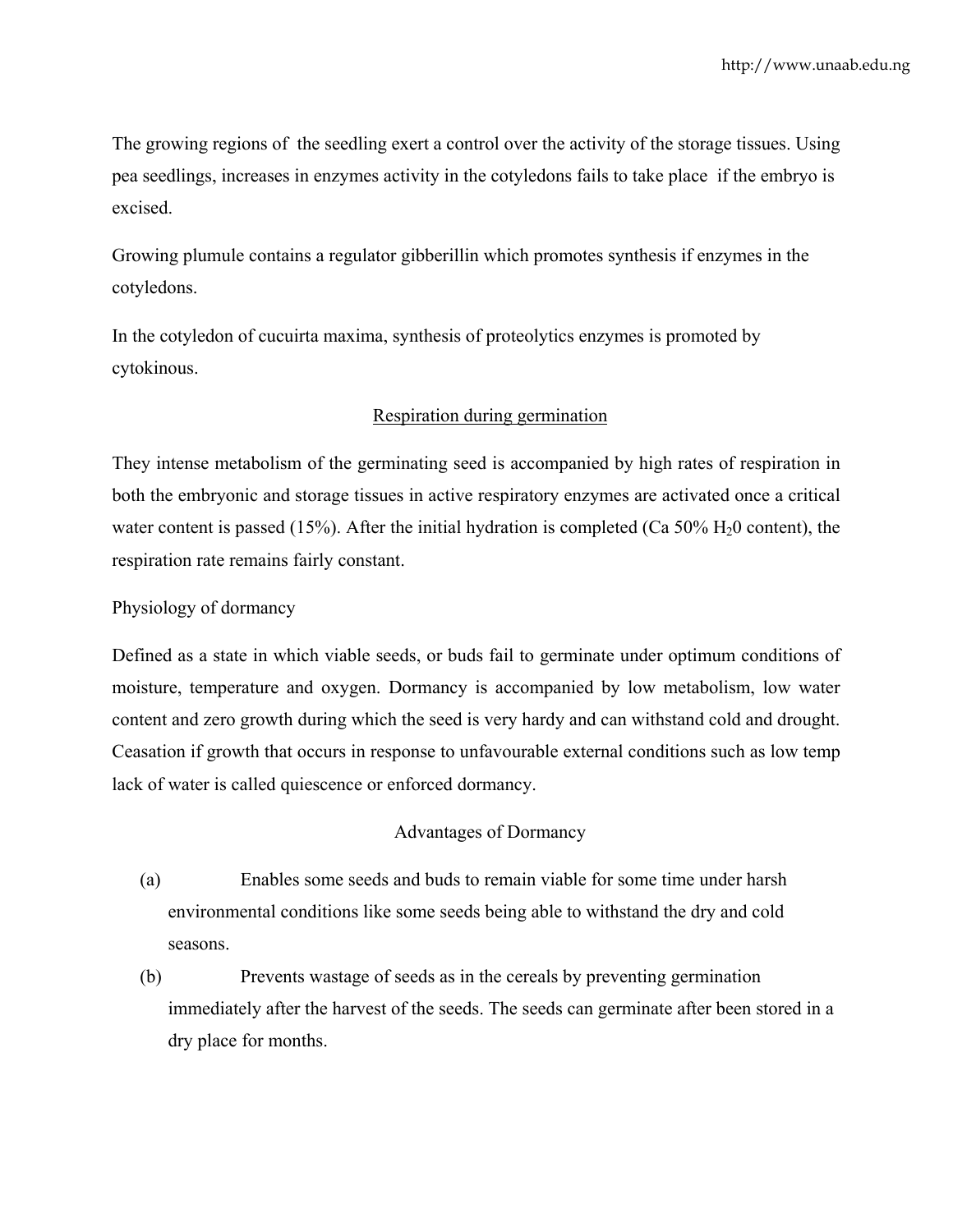#### Types of dormancy

- (a) Seed coat dormancy obtains when seed coat is hard and
	- (i) Impermeable to water e.g. in leguminous like flamboyant, parkia.
	- (ii) Impermeable to gases e.g. xanthium
	- (iii) Physically prevents embryo expansion e.g. Amaranthus.
- (b) After ripening dormancy Occurs when plants produce seeds which do not germinate immediately under favourable optimum conditions butt do so after a period of dry storage. Examples are cereals like wheat, maize, rice, sorghum millet, barley, oat.
- (c) Immature embryo dormancy Obtains when the embryo of the seed is partially mature when fruits are shed. Fully mature embryo has to be attained before germination could be obtained. E.g. Ricinus.
- (d) Inhibitors presence dormancy If inhibitors are present in seeds at 5 10ppm, dormancy result e.g. in Milicia excelsia, Francinus Excelsus, Absicisic acid, ammonia, parasorbic acid, dehydracetic acid.
- (e) Promoters absence dormancy If promoters are lacking in seeds, dormancy results. Examples of promoters are Gibberilins, cytokinins, auxins and ethylene. No example yet.
- (f) External factor requirement dormancy
	- (i) Light requirement some seeds need exposure to red light or white light before they will germinate e.g. letuce seed (Lactuca sativa) pepper grass seed (Lepidium virginicum) Xanthium pennsylvancium, Rumex cripsus L. Rumex obtusifolius
	- (ii) Cold requirement some seeds need a period of pre chilling  $(0 15^{\circ}C)$  with adequate aeration for weeks before germination is obtained. e.g. Brassica juncea; Poa pratensis; lettuce seed where low temp  $(15^0C)$  can substitute for red light promotion of germination.

Methods of Breaking Seeds Dormancy

The method depends on the dormancy type in question.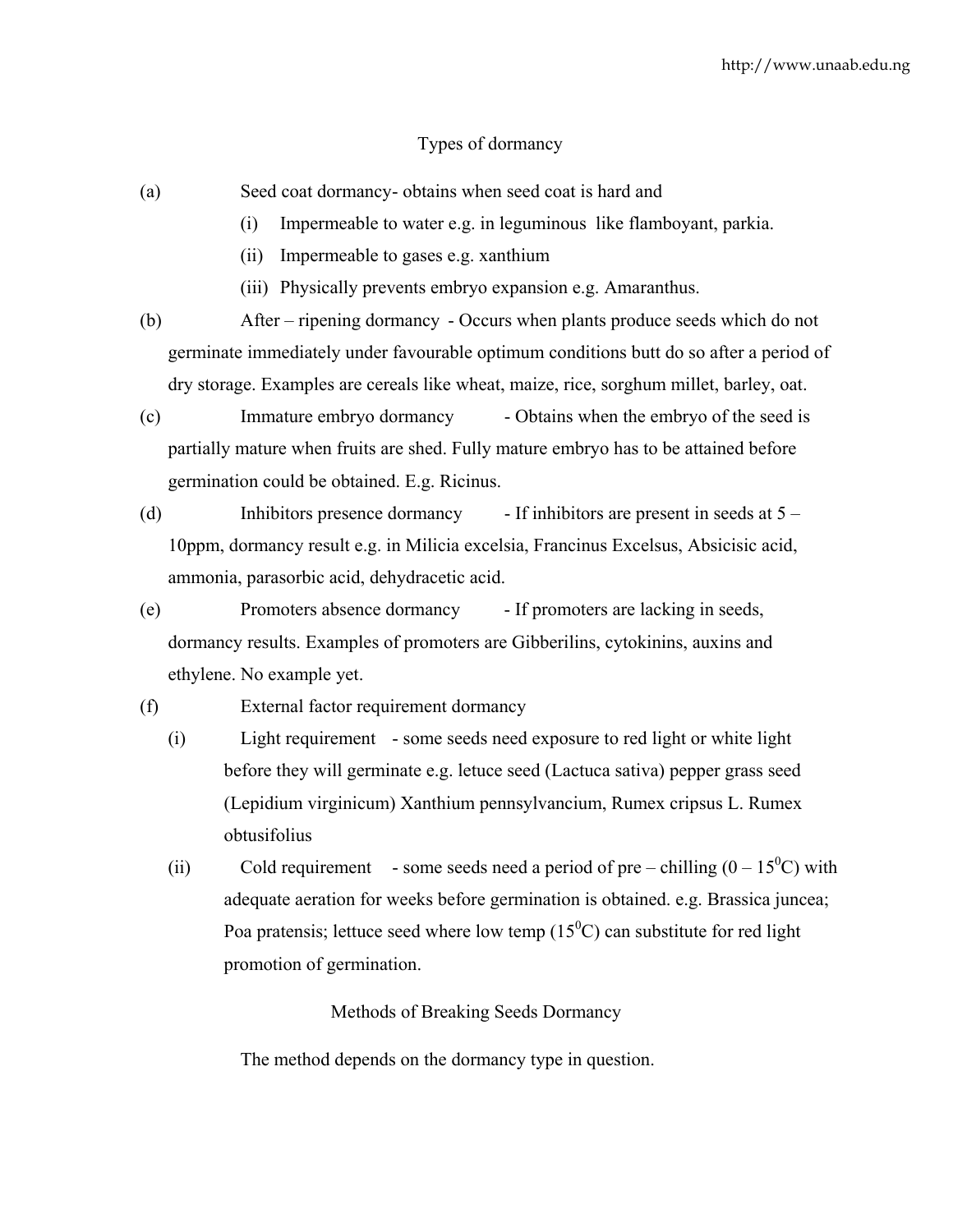(a) Scarification method - Refers to any treatment that renders the seed coat permeable to water and/or oxygen or weakens the seed coat so that embryo expansion is possible. Divisible into

- (i) Mechanical scarification Treatments which crack or scratch or weakens seed coat like shaking the seeds with sand; filling the seeds with sand – paper; cutting the seed – coat with a knife; breaking the seed – coat with a pressure of 500 – 2000 Atmospheres; heating the seeds in boiling water or in the oven and applying radiations like infra – red,  $X$  – ray, on the seeds.
- (ii) Chemical scarification Treatments which dissolve or weaken the seed coat. Achieved by dipping seeds into strong acids e.g.  $H_2$ s04; organic solvents e.g. acetones alcohol; using enzymes like hemicellulase and pectinase, soaking in water, salt and hormones solutions.
- (b) Drying of seed Employs for seeds having after ripening dormancy. The seed are either stored in a dry place or are placed in heaters to reduce the seed water content.
- (c) Allowing embryo to mature Seeds with immature embryos are left in an environment favourable to germination until when the embryo is fully mature.
- (d) Light treatment This is by exposing wet seeds to red light (climax 660nm) for 10 hours at  $25^{\circ}$ C.
- (e) Cold treatment this is by exposing seeds to low temperatures  $(0 15^{\circ}$ C) for weeks under an aerated condition (pre – chilling treatment).
- (f) Solvent treatment this is by leaching out growth inhibitors from dormant seeds that contained them using solvents most especially water. E.g  $H_20$  leaching of dormant seeds of chlorophora excelsia which contains ABA cause dormancy breakage.
- (g) Application of growth promotions  $-1 5$ ppm of cytokinin + gibberellin; auxin + gibberellin; ethylene + gibberellin will induce germination in dormant seeds for example letuce seeds.

Khan (1971) indicated how the presence of growth inhibitors (ABA, coumarih) and growth promoters (gibberellin, cytokinins) could cause a seed to germinate or be dormant.

| n:<br>tion | $\rightarrow$ $\rightarrow$<br>$\cdots$<br>مممط<br>'lins | $\sim$<br>'nın | Inhibi<br>.<br>попон<br>$\sim$ | 0011<br>25 U.I V |
|------------|----------------------------------------------------------|----------------|--------------------------------|------------------|
|------------|----------------------------------------------------------|----------------|--------------------------------|------------------|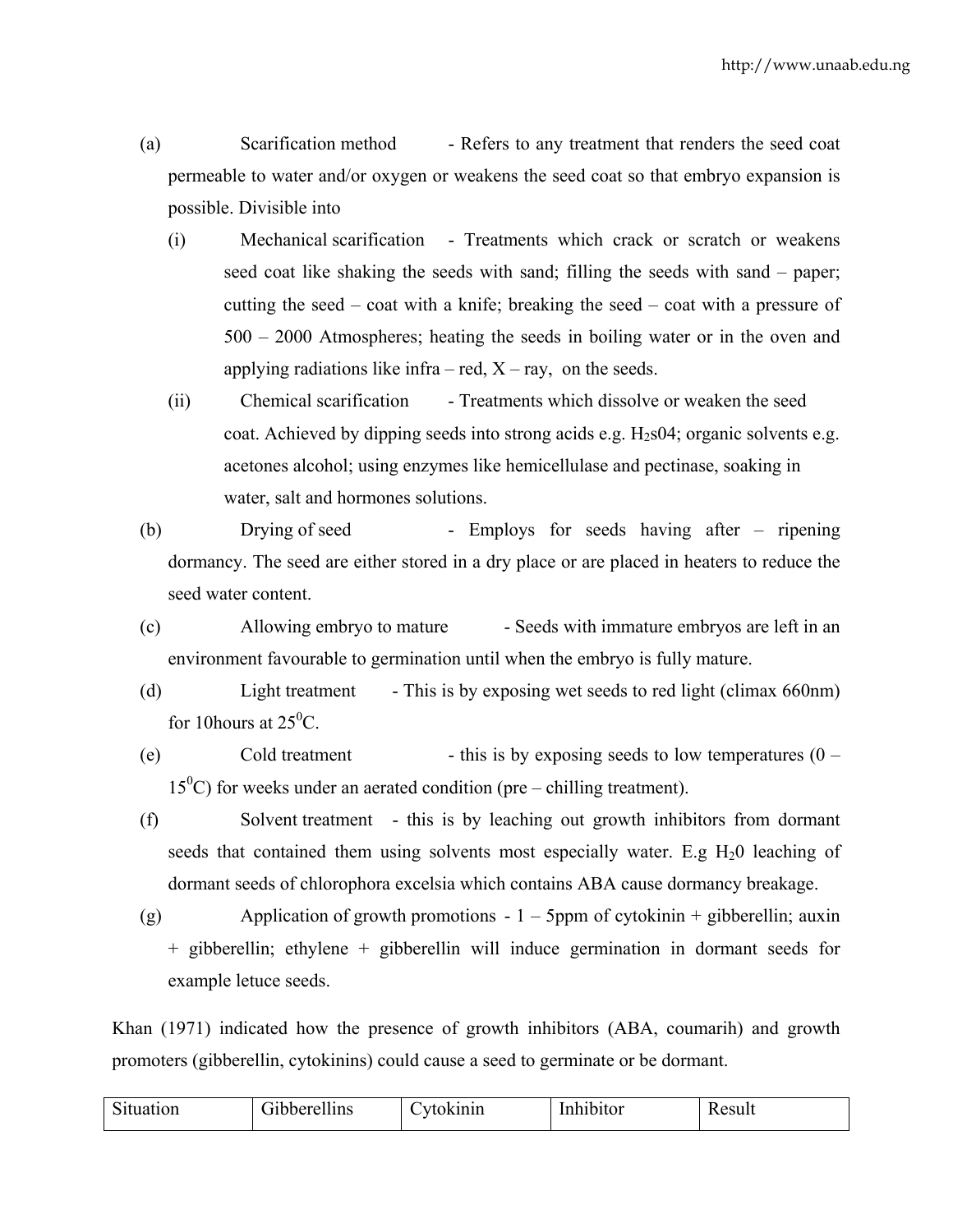|             | $^{+}$ | $^{+}$ | $^{+}$ | Germination |
|-------------|--------|--------|--------|-------------|
| ∍           | $+$    | $^{+}$ |        | Germination |
| $\mathbf 3$ | $^{+}$ |        |        | Germination |
| 4           | $^{+}$ |        | $^{+}$ | Dormancy    |
| 5           |        |        |        | Dormancy    |
| 6           |        |        | $^{+}$ | Dormancy    |
|             |        | $+$    | $+$    | Dormancy    |
| 8           |        | $^{+}$ |        | Dormancy    |

 $+$  = physiologically effective level  $-$  = physiology ineffective level.

## **THE PHYSIOLOGY OF SENESCENCE AND ABSCISSION**

#### **Senescence**

Senescence is the process of decomposing changes which are natural causes of death. Similar to the ageing process and measured as a loss of chlorophyll or protein.

Ageing is gradual accumulation of physiological changes with time; which increases susceptibility to death but are not lethal in themselves.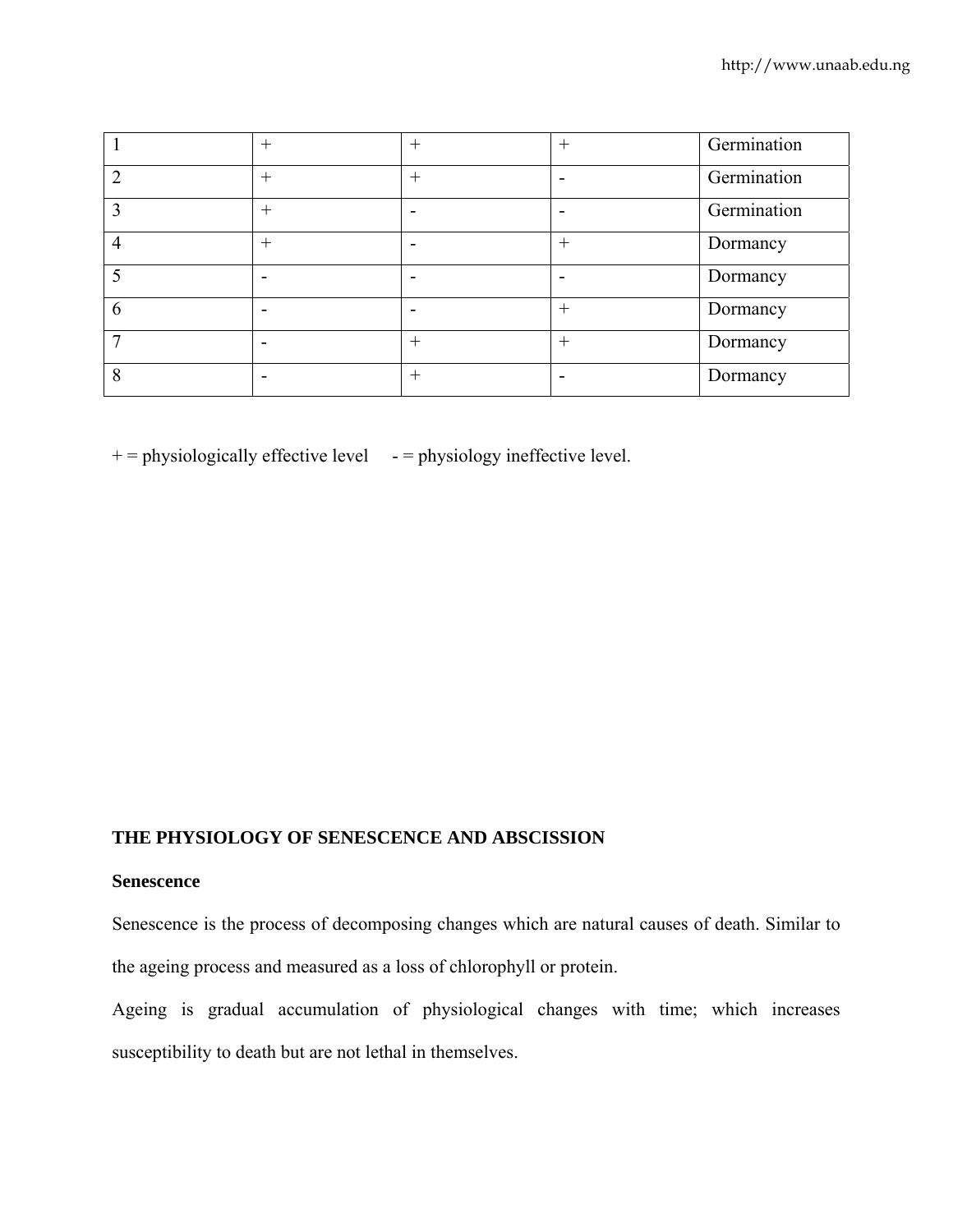Aging–gradual changes in time, some of which may be decomposing changes and increases susceptibility to death.

Senescence – decomposing changes that cause death.

#### **TYPES OF SENESCENCE**

Senescence may be from single cells to the whole organism. While plant is growing there is continuous loss of older organs (particularly leaves) and production of new organs. Leaf senescence is thus the most conspicuous of plant senescence.

- Whole organisms senescence: Senescence of whole plants shown by monocarpic plantsplants that undergo a single flowering/fruiting phase followed by sudden death e.g. annuals and some biennial and perennial e.g. bamboo (polycarpic plants eventually die after many times of flowers and fruit productions) flowers/fruit removal prevents or delays this senescence type.
- Organ senescence: organ senescence is followed by abscission of the affected organ. Leaves, cotyledons, flower parts and fruits are affected .Some organs may senesce without abscission (e.g. leaves of grasses).
- Deciduous senescence- all the leaves undergo senescence at the same time.
- Top senescence where the above ground (soil) part of plant die leaving a rhizome, bulb etc to produce new shoot.
- Local senescence a single or small number of organs senesce independently (for example where adverse conditions of the basal leaves as new ones are formed at the apex.

Organ senescence is generally accompanied by a massive exodus of nutrients, but this does not occur in ripening fruits.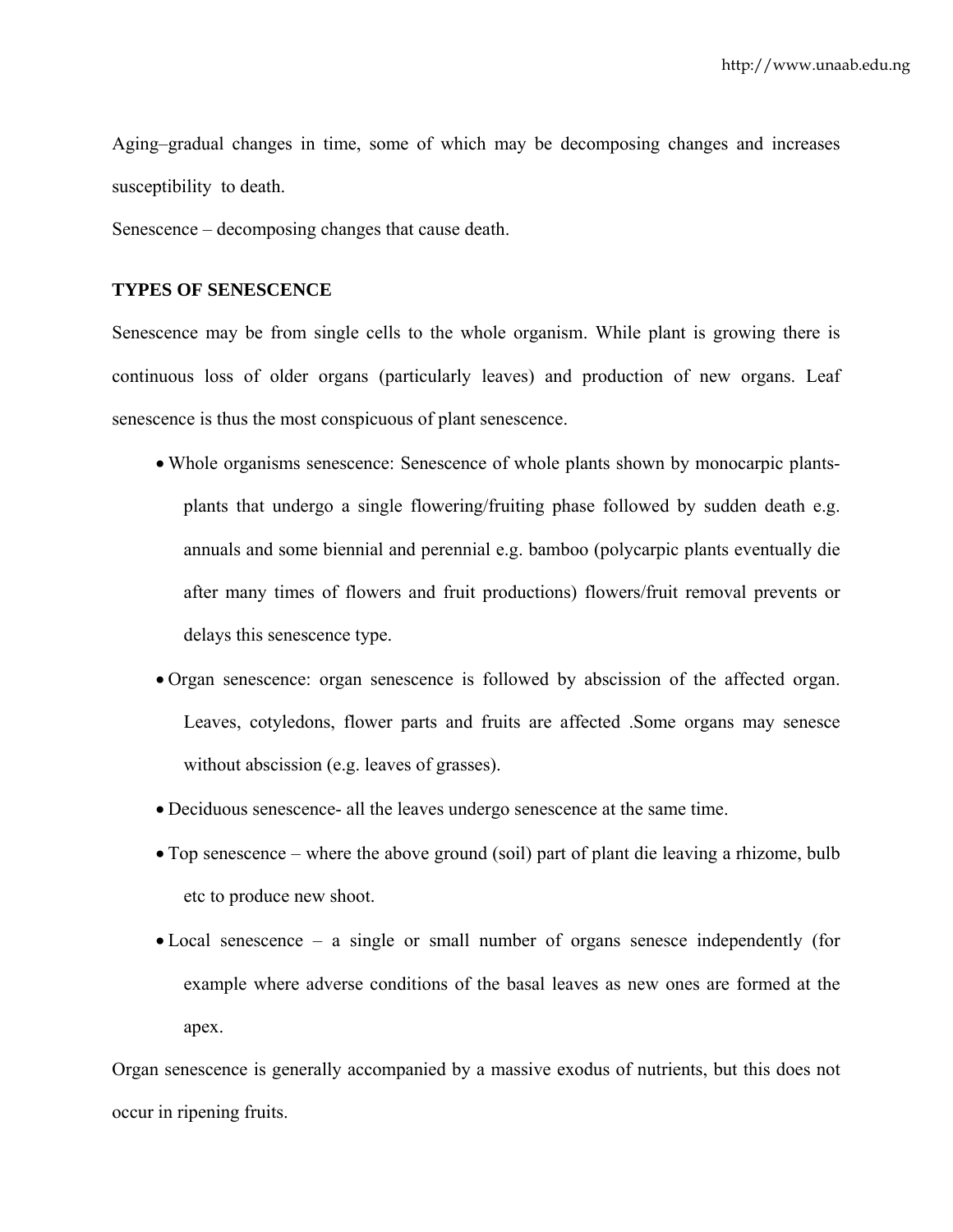## **Correlations**

Leaf senescence is promoted by actively growing regional such as stem apices or fruit. Fertilization causes flower parts to senesce (e.g. petals) and at the same time preserve others (e.g. carpels).

## **PHYSIOLOGICAL CHANGES IN SENESCENCE TISSUES**

- Chlorophyll content decreases, also photosynthesis and yellowing of the leaves results.
- Chloroplast lamellae collapse
- Loss of protein (protein and RNA decrease)
- Respiratory rate remains fairly high until relatively late in senescence and then decrease, (decrease in activity of mitochondria)
- Increased amino acids from protein breakdown and are used for respiration.
- Increase activity amino acid metabolizing enzymes
- Lysosome equivalents in plant cells which contain acidic hydrolytic enzymes go into operation digesting the cells (autolysis).
- The tonoplast breaks down releasing the vacuolar content and a change in permeability of plasmalemma with anthocyanous and other pigments being released.

## **NUTRIENT DISTRIBUTION IN RELATION TO SENESCENCE**

• Movement of photosynthate: Young actively growing leaves are net importers of carbon crops but when they are about to be fully developed they become net exporters. The mature leaves export photosynthates to young leaves, growing roots and developing flowers and fruits. In fruit development the mobilizing centre for photosynthates shifts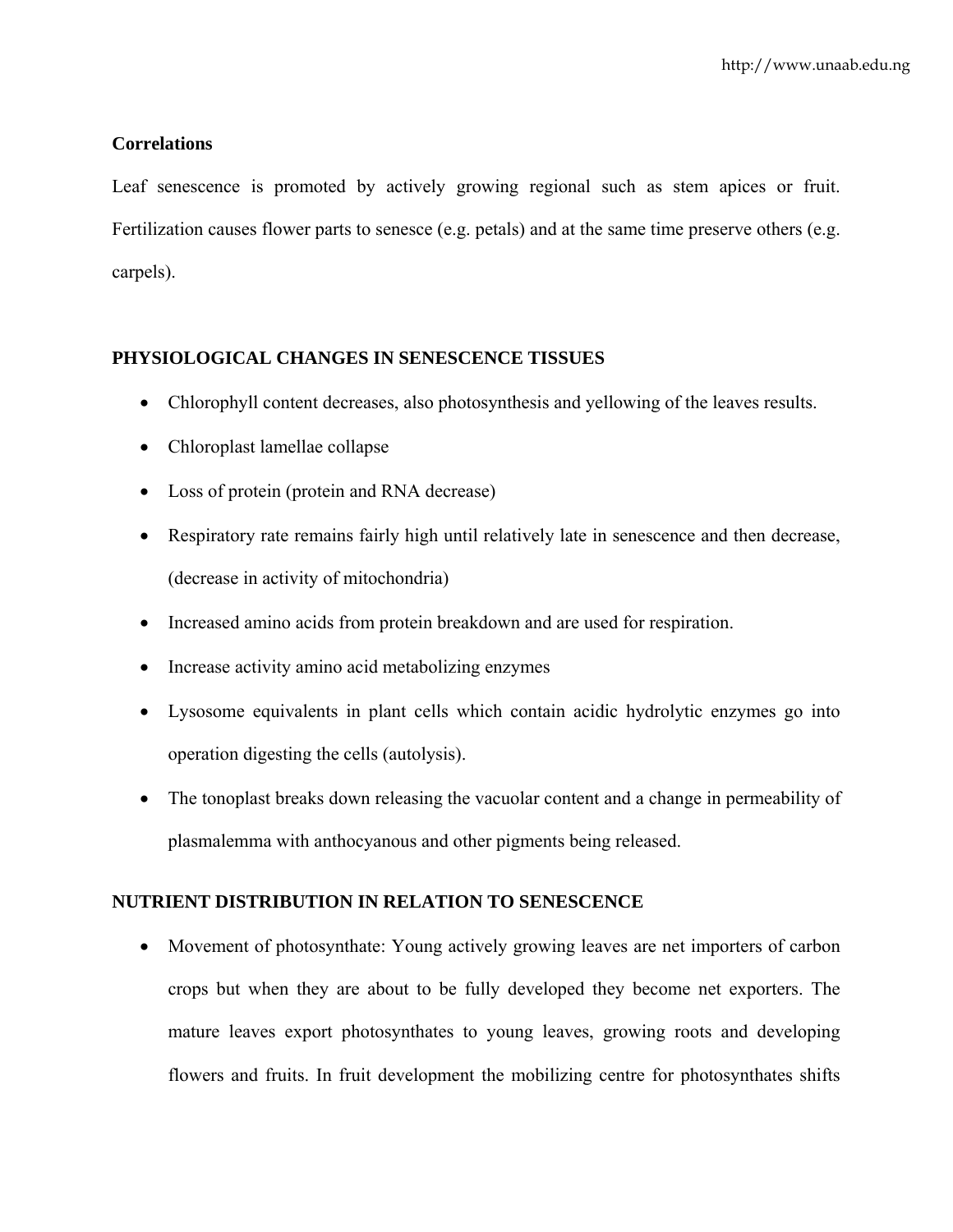away from the root, stem, apex and young leaves to developing fruit roots/apice developments lessened with fruit development to reduced mineral uptake.

• Movement of mineral: minerals mobile ones (N, P, K, Mg, Fe, Ca) migrate out of senescing organs before they are shed. In general minerals move from the roots, leaves and stems to inflorescences and seeds

## **Mechanisms for Nutrient Distribution**

• Source – sinks \echanisms – young growing tissues are the sinks and mature ageing tissues the sources (due to high demand of the growing tissues) evidence – if senescing cotyledons and leaves are detached, their senescence is delayed.

**N.B**: Detachment of normal young leaves accelerates senescence.

- By direct transport BUT a no of observation are against the source sink hypothesis.
	- $\triangleright$  Folial applications of minerals do not prevent senescence of some plants.
	- $\triangleright$  Baspetal movement of sugars and nitrogen continues in leaves detached from the original sinks of some plants.
	- $\triangleright$  Certain hormone treatments can direct movement independent of sinks e.g. kinetin application on a leaf directs the movement of a non-protein amino acid and aminobutyric acid towards the leaf.

## **CONTROL OF SENESCENCE**

- **a. Physical:** removal of fruits and flowers
- **b. Chemical:** using cytokinin on the organs because . Cytokinin prevents chlorosis and can restore greenness to yellow leaves and cause the organ to be sink.
	- $\triangleright$  Using gibberellins and auxins (synthetic ones)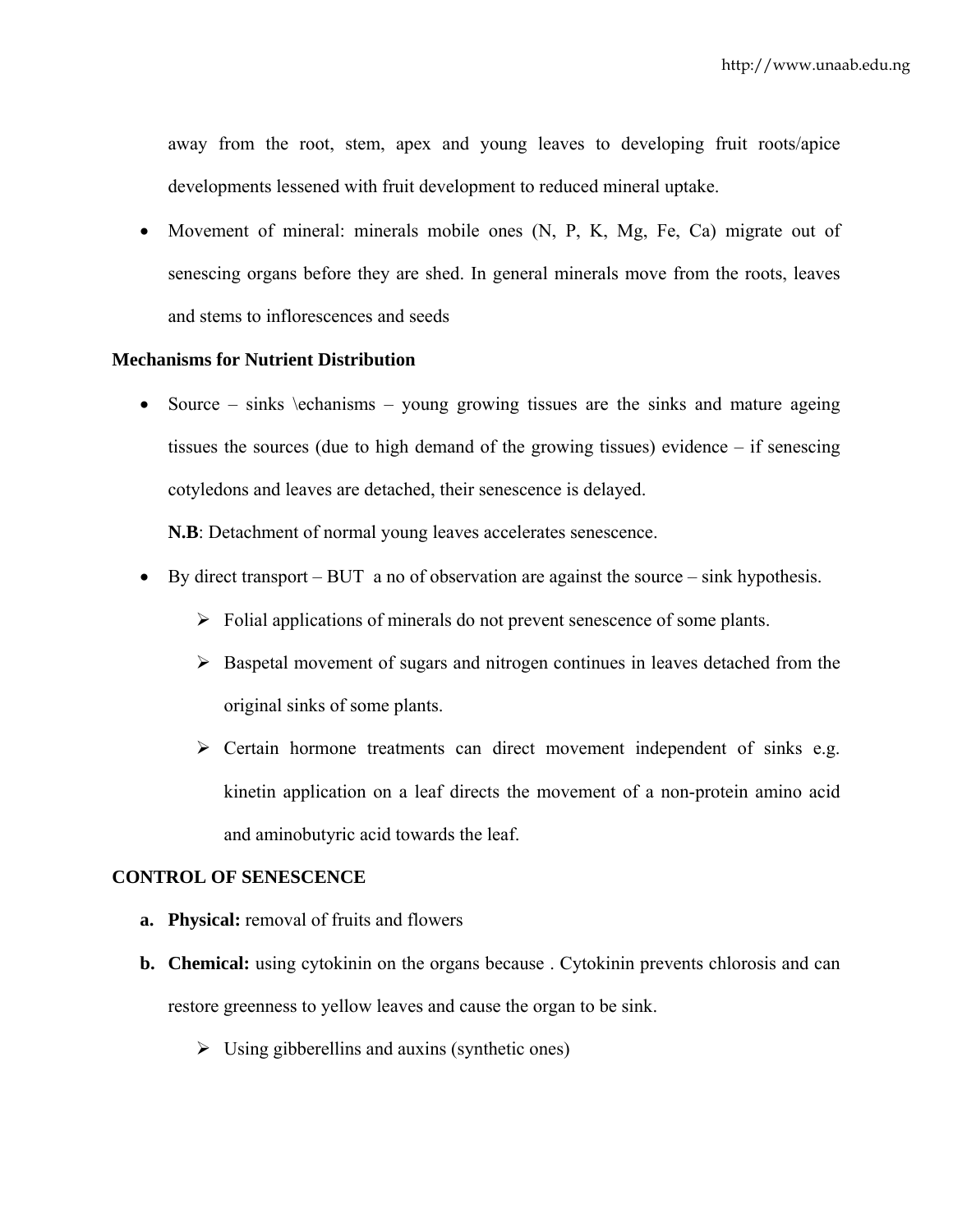¾ Using calcium, potassium salts chelating agent (EDTA), ascorbic acid, coumarin, protein synthesis inhibitors- actinomycin D, sucrose, promoters of senescence are ABA and ethylene, serine, cysteine, glygiene, alanine and 2,4-D.

#### **ABSCISSION**

This is the separation between cells or organs leaf, stem, and flower and fruit abscission.

**Advantage** removal of leaves which become inefficient through aging and for fruit facilitates distribution of seeds, adaptations to harsh environmental factors e.g. shedding of leaves as adaptation to desiccation or winter

#### **CAUSES OF ABSCISSION**

As the leaves become senescence they produce an abscission-stimulating substance instead of the inhibitor.

Growing apex, enlarging leaves or ripening fruits promote abscission.

Likewise environmental factors like short photoperiods, water stress (desiccation), heat stress and nutrient deficiency.

#### **CONTROL OF ABSCISSION**

a) Using auxins – inhibits abscission at higher consent, but promotes at lower concentration

N.B ethylene and ABA promote abscission

- b) Using gibberellins and cytokinins
- c) Using calcium salts which inhibit abscission.

#### **SEPARATION PROCESSES IN ABSCISSION**

Separation in abscission is by one or more of the followings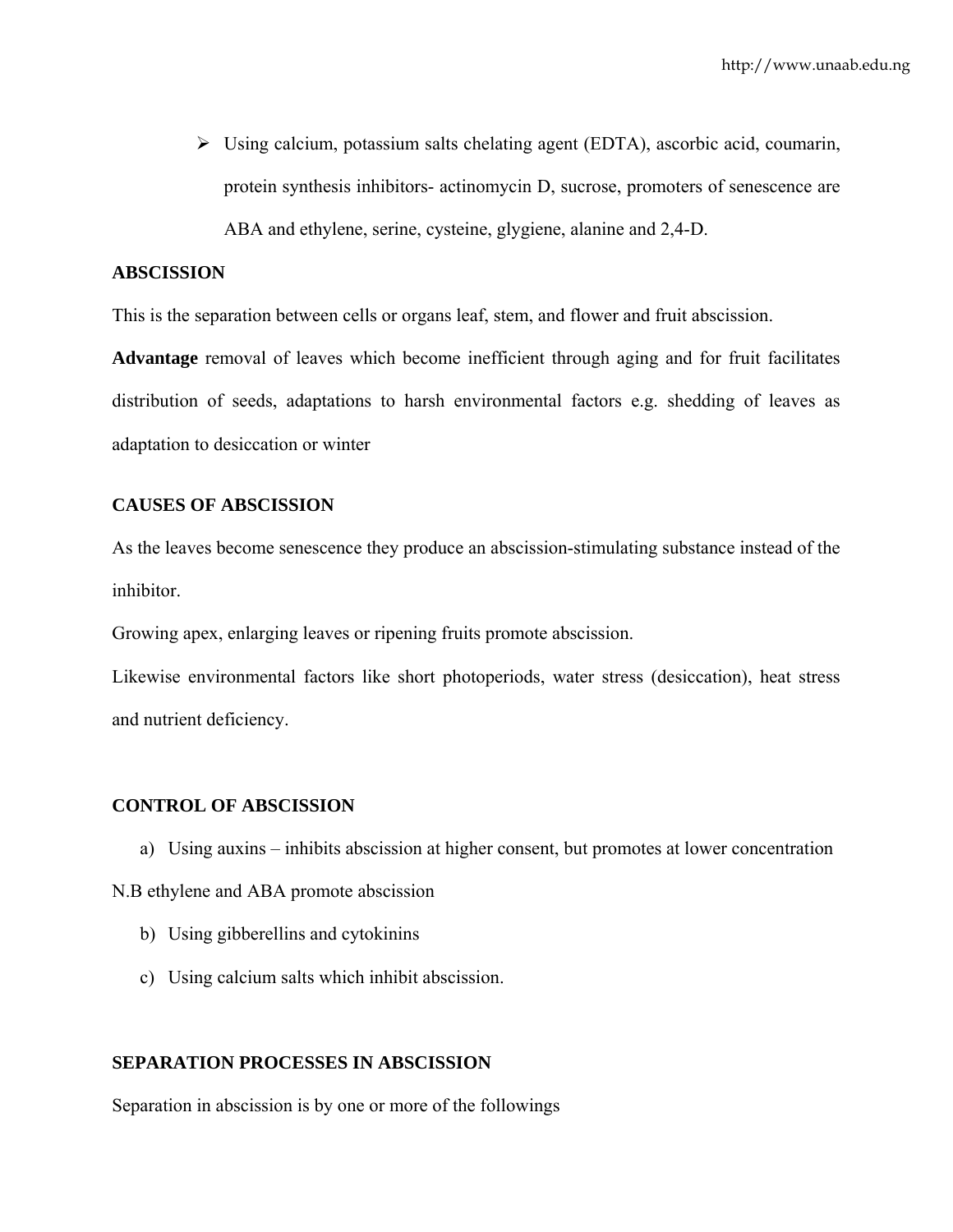- a. A weakening of the cementing ability of the middle lamella in cells at the separation zone
- b. A softening of the entire wall of cells at the separation zone.
- c. Cytolysis of the entire cells in the separation zone
- d. Cellulases and hemicellulases activities are stimulated
- e. Development of a suberized protective layer on the layer of cells left exposed by the abscission.

In many experiments: I.A.A applied to petiole stumps , leaf and flower retarded abscission while I.A.A application to the adjacent stem tissues has speeded it up.

#### **GROWTH HORMONES**

Living organisms are capable of taking simple molecular substances to build them into complex substances (process known as anabolism).

The complex substances formed cause an increase in the living material and later growth.

This is under the control of certain substances known as phytohormomes

In unicellular plants, growth is by division into two or more individuals.

In multicellular plants growth is limited to the meristems.

#### **TYPES OF MERISTEMS**

a. Apical meristem – found in root/shoot tips

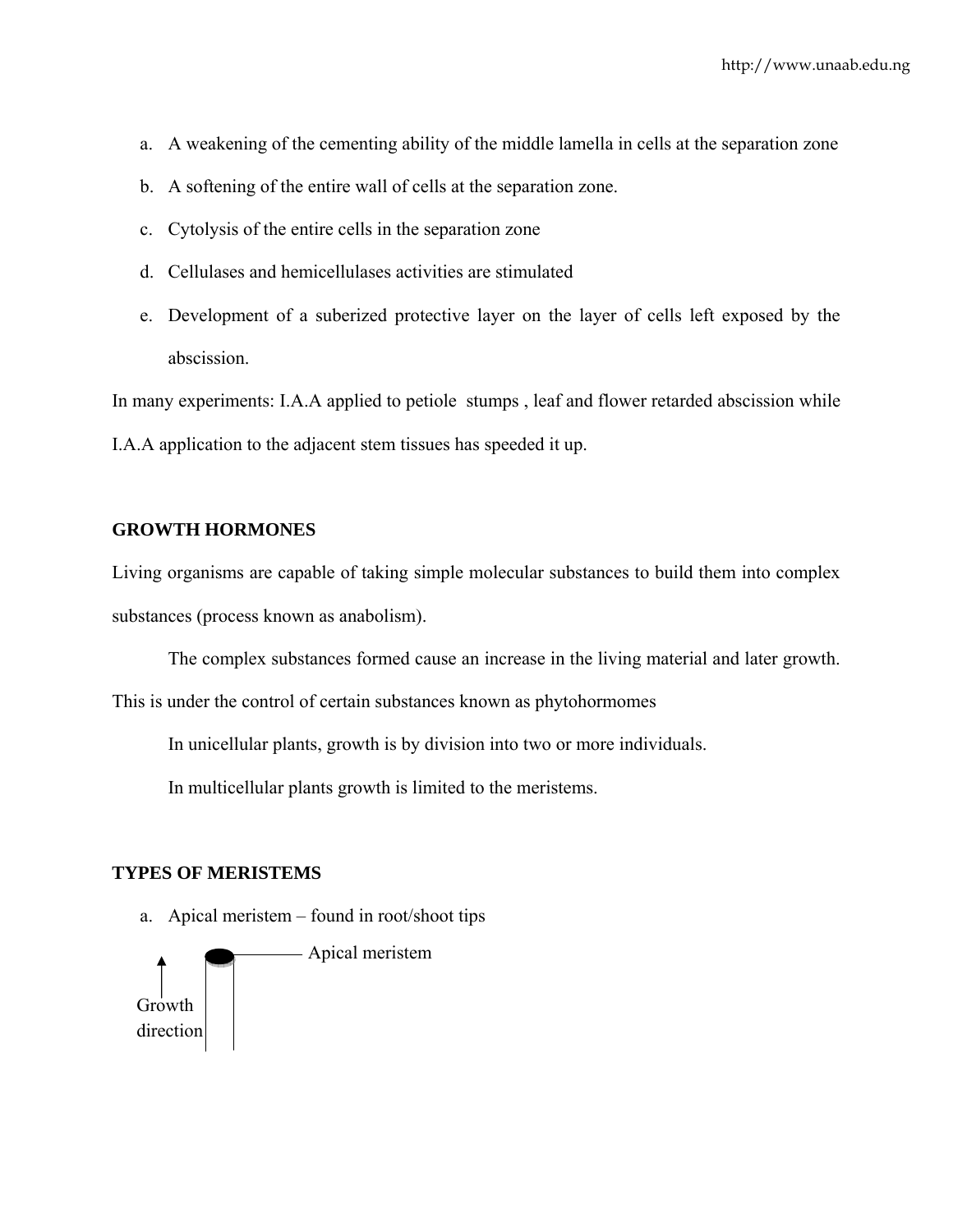b. Intercalary meristem – found in between tissues e.g. at the base of the leaf or at the base of the node.



c. Lateral meristem – found on the sides e.g. cambium of the stem

Plant growth is a complex process which is regulated by plant growth substances called plant hormones or phytohormones or growth regulators

| Animal hormones    | Plant hormones |                     |
|--------------------|----------------|---------------------|
| Secreted by glands |                | Secreted by tissues |

## **CLASSIFICATION OF PHYTOHORMONES**

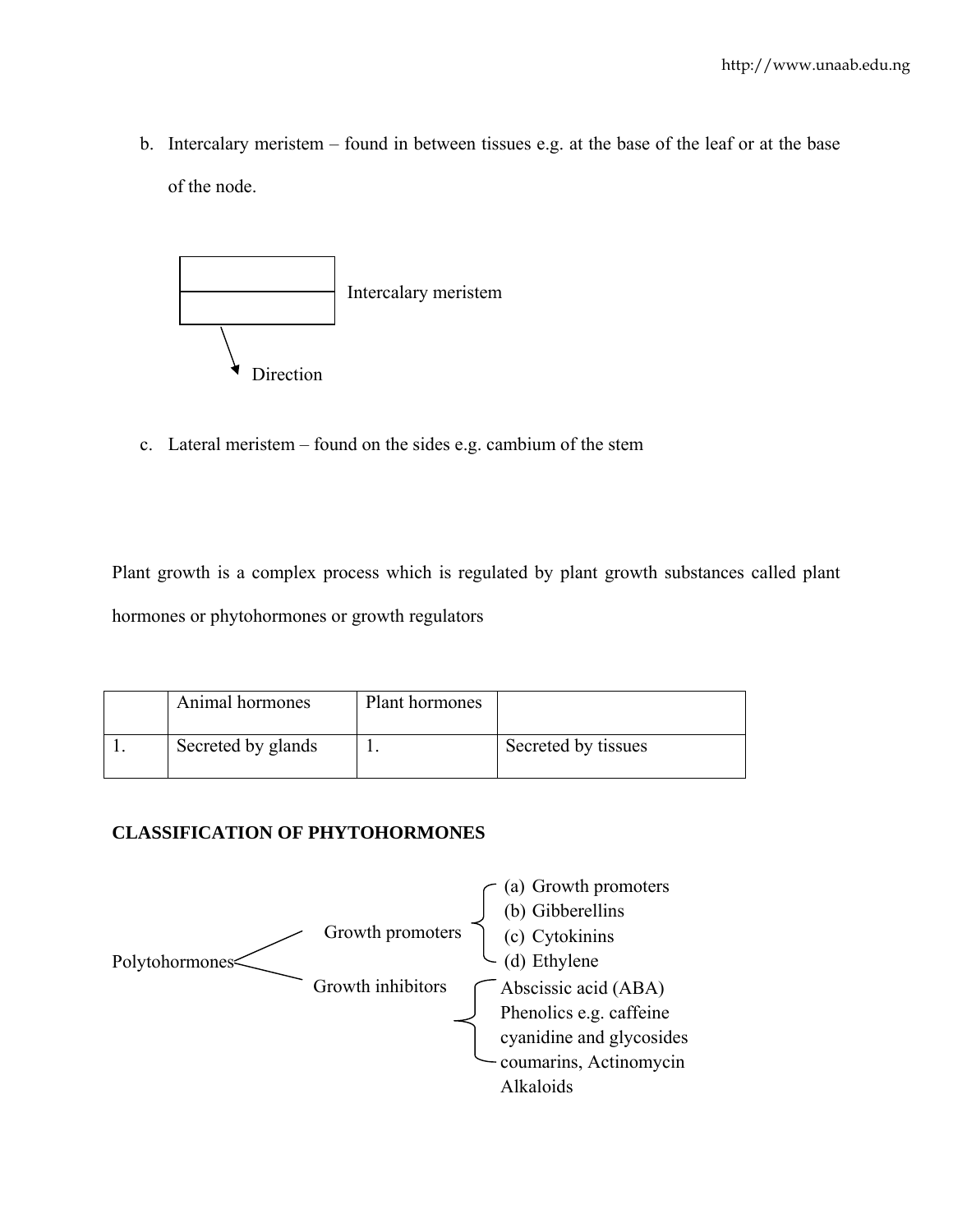## **AUXINS**

Are substances chemically and/or biologically related to I.A.A (indole-3-acetic acid). Natural auxins are indole compounds of which I.A.A is the most important. Other natural auxins are indole ethanol (Iethanol), indoleacetonitrile (IAN) and Indolepyruvic acid. (IPA).

Site of production fo natural auxins is the stem apical tip while site of activity is the cell. Natural auxins occur as

- a. Free and diffusible auxinss
- b. Bound auxins

#### **TRANSPORT OF AUXINS**

- a. Diffusion
- b. Electropotential

c. Cell metabolism i.e. through the phloem

#### **PHYSIOLOGICAL EFFECTS**

Cell elongation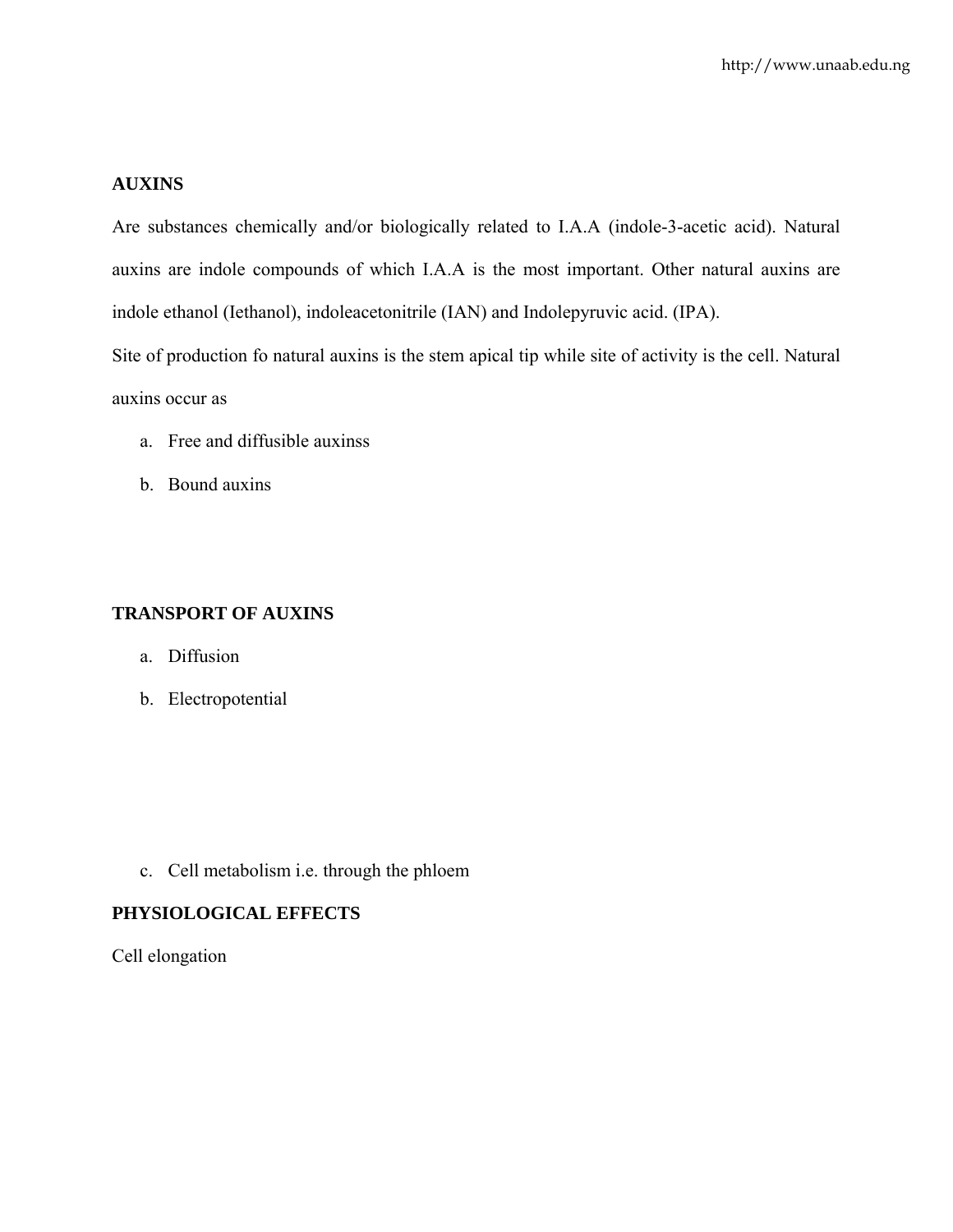## I.A.A

Cell elongation by auxin is due to

- 1. Increase in osmotic potential of the cell
- 2. Increase in permeability of the cell wall to water
- 3. Reduction in wall pressure
- 4. Inducing cell wall plasticity and extension.

## Apical dominance by auxin due to

- 1. Stimulationsof a metabolic centre in the shoot apices which acts as sink for metabolites.
- 2. Inhibitors are produced in the apices are transported to auxiliary buds where growth is inhibited

Phototropism by auxin is because plant

Synthetic auxins are man-made auxins and examples

- $2,4$  dichlorophenoxy acetic acid  $(2,4 D)$
- Indole -3 butyric acid (IBA)
- Naphthalene acetic acid (NAA)
- Indole 3- propionic acid C1,  $-3 PA$ )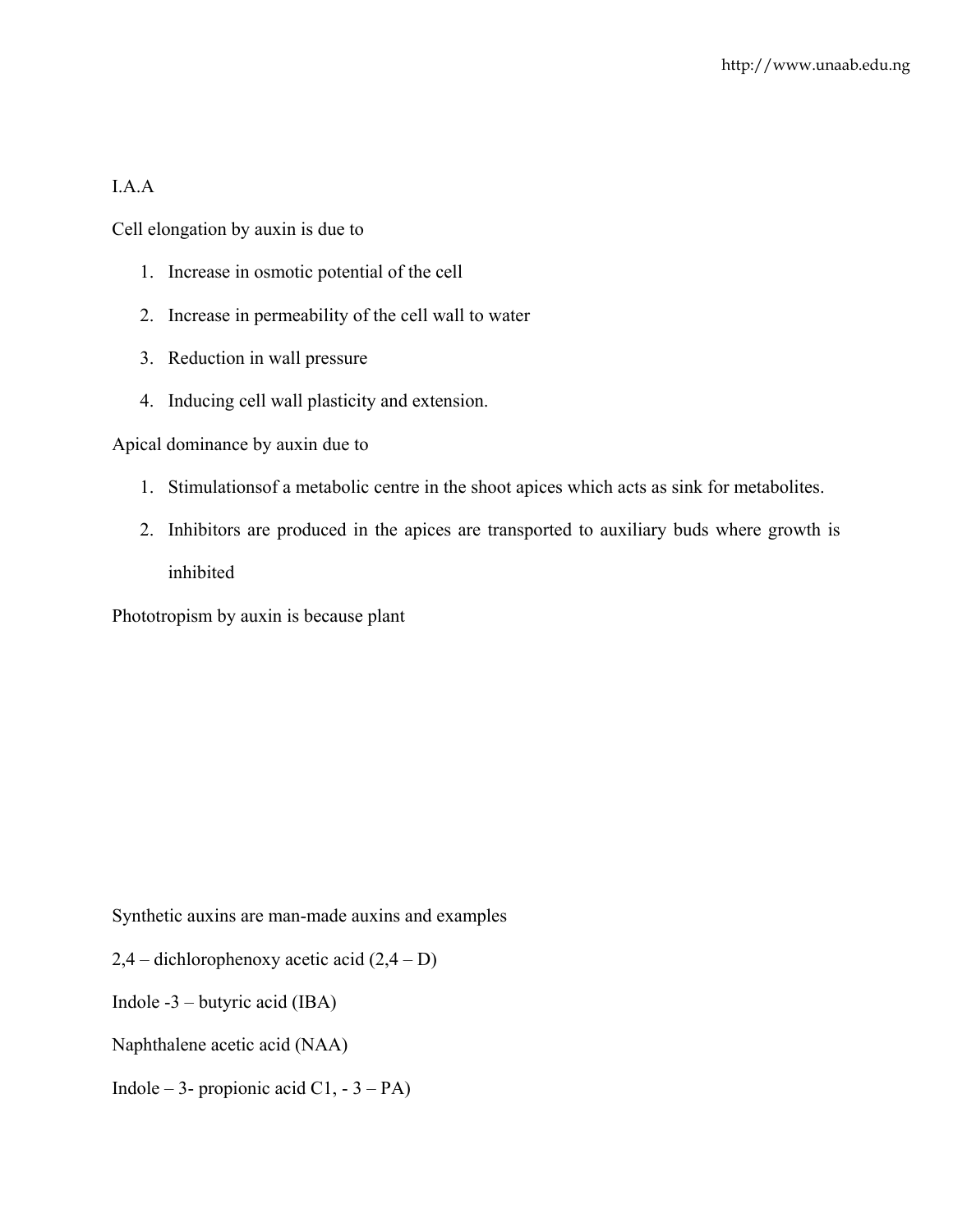## Phenylacetic acid (PhA)

- 2-Naphthoxy acetic acid (NoA)
- Phenoxyacetic acid (PAC)
- 2,3,6 Trichlorobenzoic acid (2,3,6 –T)
- $2,4,5$  Trichlorophenoxy acetic acid  $(2,4,5 T)$

## **PHYSIOLOGICAL EFFECTS OF AUXINS**

- a) Cell enlargement
- b) Rooting of twig
- c) Permeability of the cell membrane
- d) Maturation of fruits
- e) Inhibition of abscission and fruit fall
- f) Apical dominance
- g) Geotropism and phototropism
- h) Parthenocarpy
- i) Herbicides (synthetic ones only) also are antitranspirant plants
- j) Bending towards a unilateral light is caused by cells elongatating on the shaded side at a much greater rate than cells on illuminated side because of higher concentration of I.A.A. on the shaded side.

## **k) GIBBERELLINS**

- l) More than 60 have been isolated are numbered as GA1 to GA60
- m)  $GA_1 = C_{19}H_{24}O_6$ ;  $GA_2 = C_{19}H_{26}O_6$ ;  $GA_3$  Gibberellic acid most commonly found in plant
- n)  $GA_4 = C_{19}H_{24}O_5$ ;  $GA_5 = C_{19}H_{22}O_5$ ;  $GA_9 = C_{19}H_{24}O_4$
- $_{0}$  GA<sub>7</sub> = C<sub>19</sub>H<sub>22</sub>O<sub>5</sub>; GA<sub>8</sub> = C<sub>19</sub>H<sub>24</sub>O<sub>7</sub>; GA<sub>9</sub> = C<sub>19</sub>H<sub>24</sub>O<sub>4</sub>
- **p**)  $GA_{10} = C_{19}H_{26}O_5$ ;  $GA_{11} = C_{19}H_{22}O_5$ ;  $GA_{12} = C_{20}H_{28}O_4$

Transport is through the phloem up to GA60

## **Physiological Effects**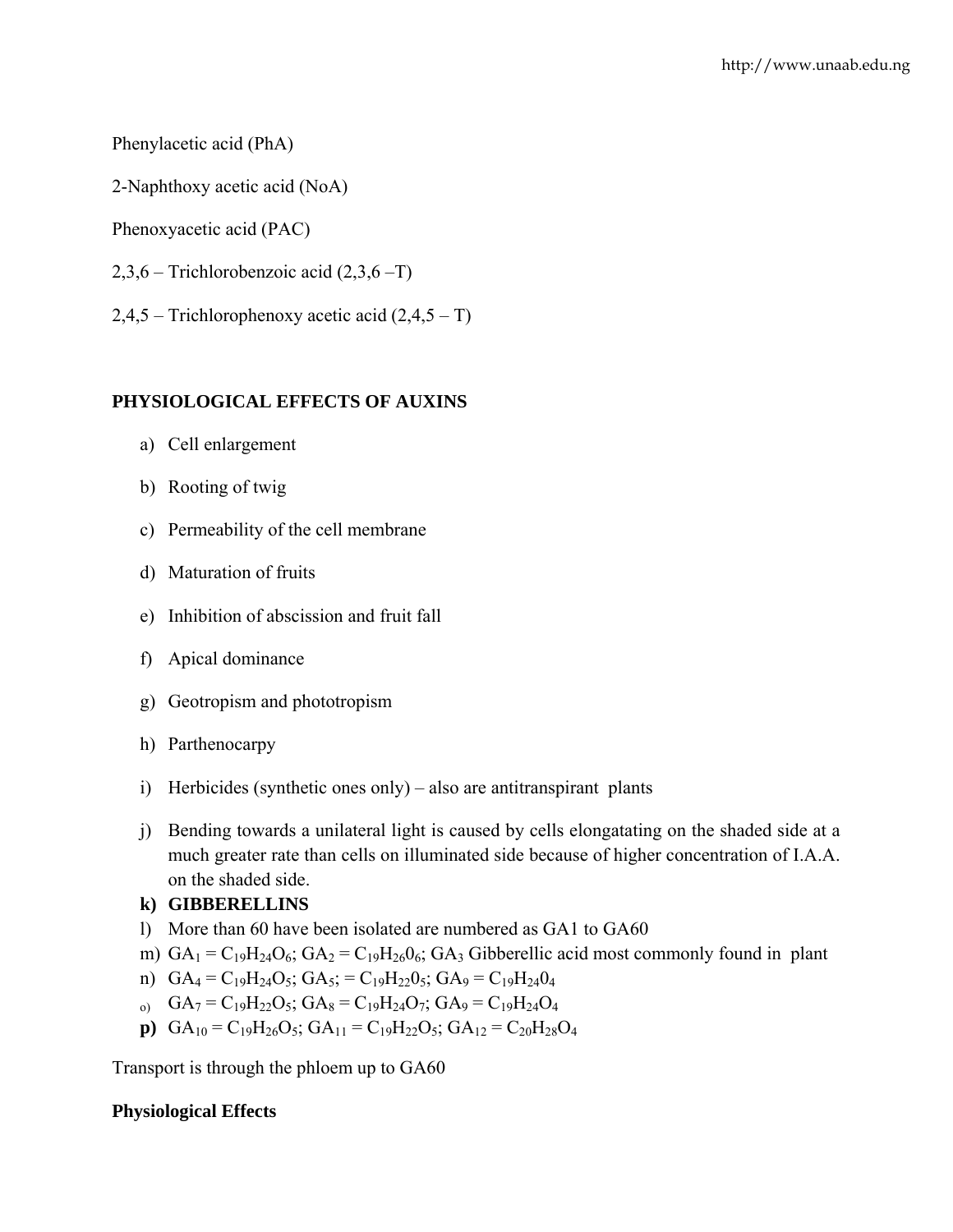- a) Cell elongation
- b) Parthenocarpy
- c) Promote cambial activity
- d) Induce new RNA and protein synthesis
- e) Inhibiting leaf senescence
- f) Overcoming genetic dwarfism when gibberellins are applied on a short mutant, it becomes taller so as to be like normal one.
- g) Induce flowering
- h) Mobilization of stored carbohydrates during germination
- i) Breaking of dormant seeds and buds in dormancy
- j) Could alter sex expression e.g. female plant changes to male plant in cucumber papaya
- k) Could substitute for low temp and long day condition in flowering

## **CYTOKININS**

Named after compounds with kinetin like action. They are degradation products of DNA and RNA and they promote cell division in conjunction with auxins coconut milk contains cytokinins.

Natural occurring cytokinins are transported from the root to the leaves

Zeatin (from maize) ribosylzeatin (from maize)

6- methylamino purine (from microbes RNA

#### **Synthetic cytokinins**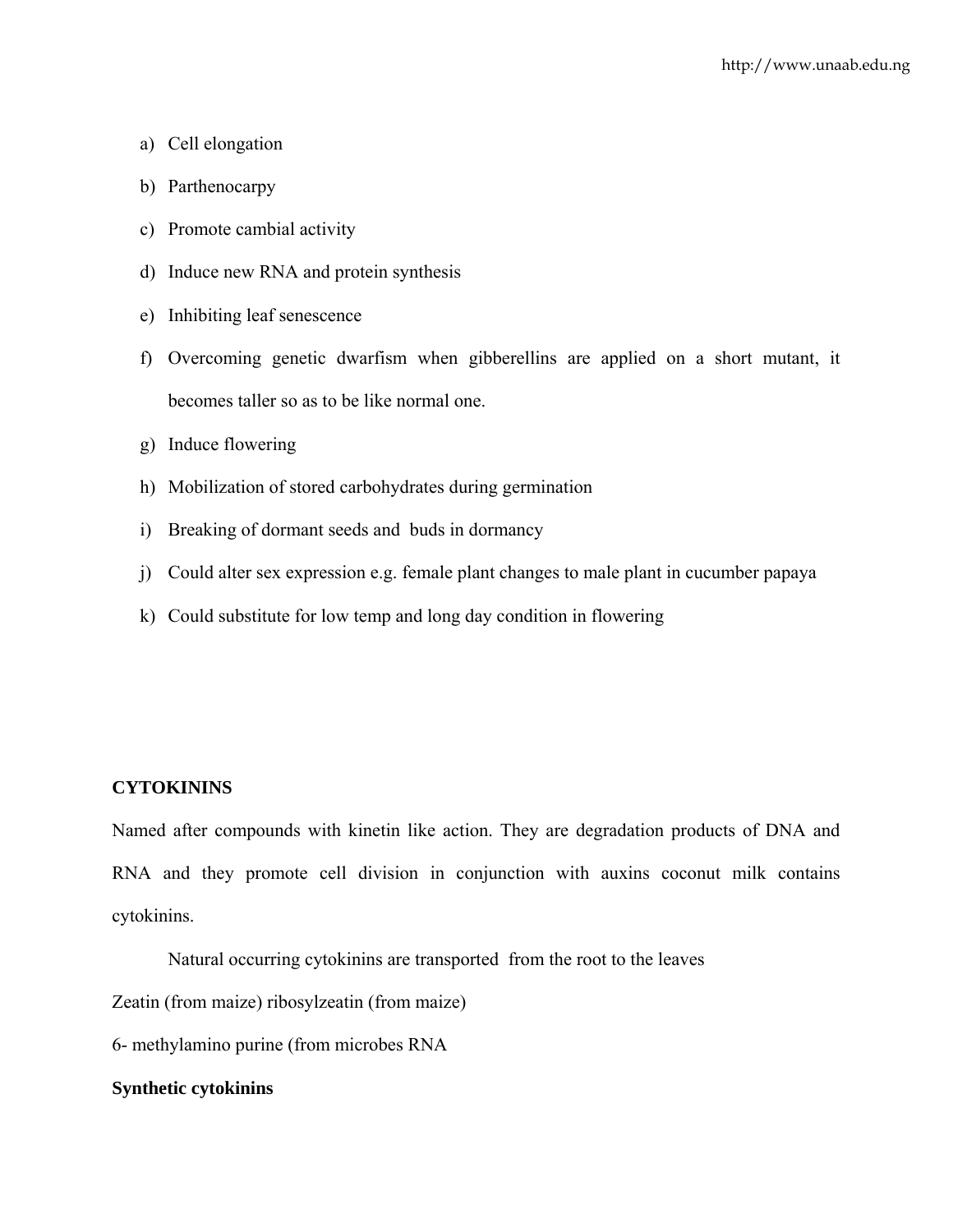Kinetin C6- furfurylamuopunney from maize 2,  $i$ -pC<sub>2</sub> Bepentenyladewney from microbes

6, BAP C6- Benzy lamminopunney DNA

Physiological effects

- i. Cell division with auxish e.g. in tissue cuture
- ii. Root initiation and growth
- iii. Breaking of dormant seeds and buds e.g lettuce seed
- iv. Inhibition of leaf senescence
- v. Parthenocarpy
- vi. Stimulation of  $H<sub>2</sub>0$  loss by transpiration
- vii. Promotion of bud formation in leaf

Coconut milk has been shown to contain cytokinin like substances **ABSCISIC ACID (ABA)** Growth inhibitor. Act opposite to auxins, gibberellins and cytokinins e.g. inhibition of lettuce seed germination, promotion of abscission and senescences other inhibitors are phenolics like glycosides, alkaloids,

Transport is through the phloem and xylem

#### **Ethylene**  $(C_2H_4)$

A gas at room temperature physiological effects.

Jasmonie acid a deviative of fatty acid enhance senescence